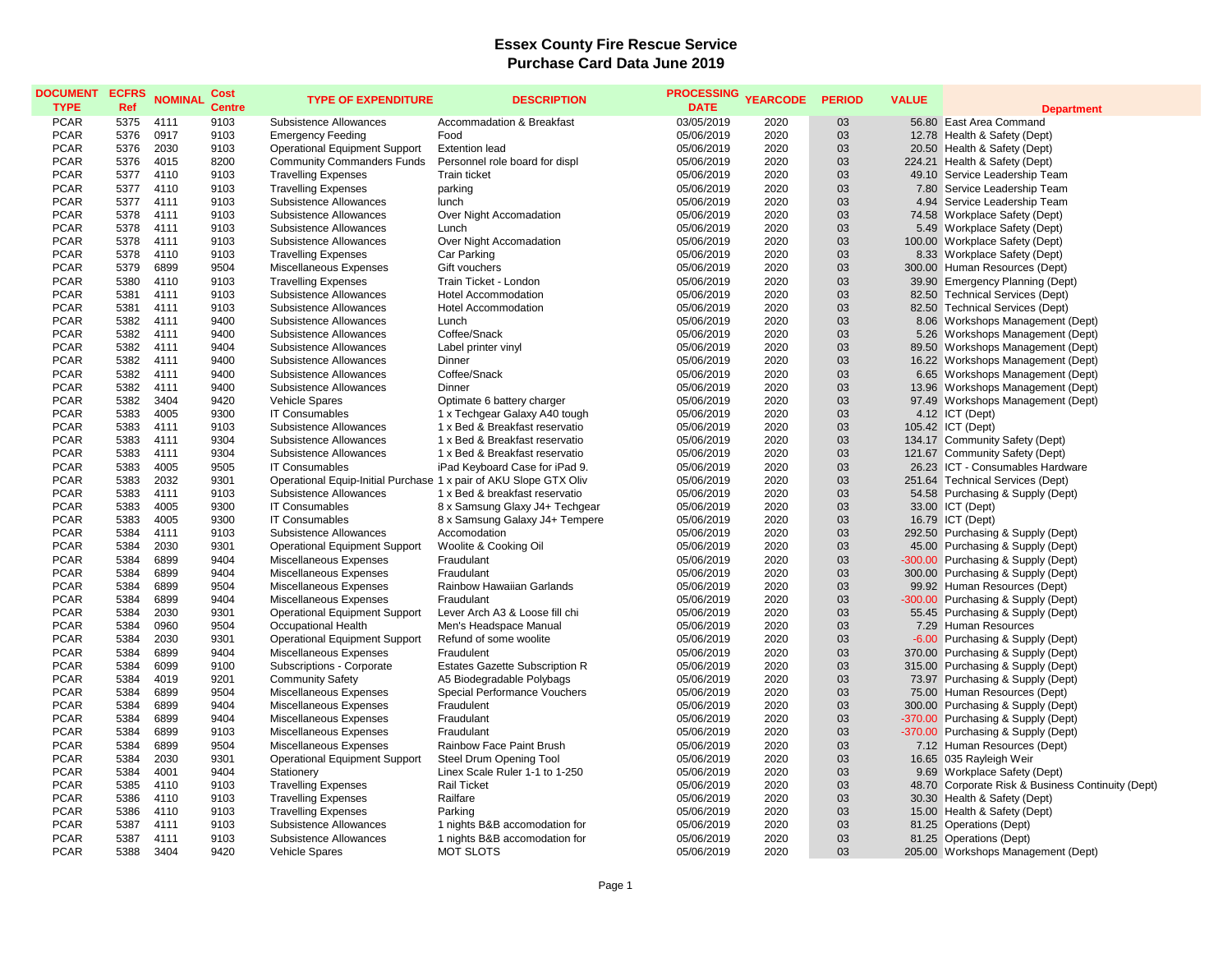## **Essex County Fire Rescue Service Purchase Card Data June 2019**

| <b>DOCUMENT</b><br><b>TYPE</b> | <b>ECFRS</b><br>Ref | <b>NOMINAL</b> | Cost<br><b>Centre</b> | <b>TYPE OF EXPENDITURE</b>           | <b>DESCRIPTION</b>               | <b>PROCESSING</b><br><b>DATE</b> | <b>YEARCODE</b> | <b>PERIOD</b> | <b>VALUE</b>      | <b>Department</b>                    |
|--------------------------------|---------------------|----------------|-----------------------|--------------------------------------|----------------------------------|----------------------------------|-----------------|---------------|-------------------|--------------------------------------|
| <b>PCAR</b>                    | 5389                | 4110           | 9103                  | <b>Travelling Expenses</b>           | Car park ticket                  | 05/06/2019                       | 2020            | 03            |                   | 4.70 Service Leadership Team         |
| <b>PCAR</b>                    | 5390                | 4112           | 9304                  | Conferences & Seminars               | Seminar booking                  | 05/06/2019                       | 2020            | 03            |                   | 30.00 Property Dept                  |
| <b>PCAR</b>                    | 5390                | 1499           | 9405                  | <b>Furniture and Fittings</b>        | 7no Manual Reclining chair       | 05/06/2019                       | 2020            | 03            |                   | 1,666.67 055 Orsett                  |
| <b>PCAR</b>                    | 5390                | 2017           | 9401                  | Canteen Equipment                    | Kenwood microwave                | 05/06/2019                       | 2020            | 03            |                   | 61.67 052 Basildon                   |
| <b>PCAR</b>                    | 5391                | 4112           | 9304                  | Conferences & Seminars               | UK-AFI Summer Training Confere   | 05/06/2019                       | 2020            | 03            |                   | 190.00 Training (Dept)               |
| <b>PCAR</b>                    | 5391                | 0960           | 9504                  | <b>Occupational Health</b>           | Mental health awareness ribbon   | 05/06/2019                       | 2020            | 03            |                   | 45.00 Human Resources                |
| <b>PCAR</b>                    | 5391                | 2030           | 9301                  | <b>Operational Equipment Support</b> | Webbing Sling with D links       | 05/06/2019                       | 2020            | 03            |                   | 50.50 Technical Services (Dept)      |
| <b>PCAR</b>                    | 5391                | 0960           | 9504                  | Occupational Health                  | Book Ethics Guidance for Occup   | 05/06/2019                       | 2020            | 03            |                   | 37.50 Human Resources                |
| <b>PCAR</b>                    | 5391                | 0962           | 9504                  | <b>Employee Subscriptions</b>        | REPS membership                  | 05/06/2019                       | 2020            | 03            |                   | 85.17 Human Resources (Dept)         |
| <b>PCAR</b>                    | 5391                | 4112           | 9304                  | <b>Conferences &amp; Seminars</b>    | Moving Up in your career: lead   | 05/06/2019                       | 2020            | 03            |                   | 90.00 Training (Dept)                |
| <b>PCAR</b>                    | 5391                | 4037           | 9202                  | <b>Fire Prevention Support</b>       | Fluke T5-1000 voltage tester     | 05/06/2019                       | 2020            | 03            |                   | 589.80 Technical Fire Safety         |
| <b>PCAR</b>                    | 5391                | 0960           | 9504                  | Occupational Health                  | Book Fitness for Work: Medical   | 05/06/2019                       | 2020            | 03            |                   | 41.99 Human Resources                |
| <b>PCAR</b>                    | 5391                | 2030           | 9301                  | <b>Operational Equipment Support</b> | Marine Chart, Medway and appr    | 05/06/2019                       | 2020            | 03            |                   | 22.45 Technical Services (Dept)      |
| <b>PCAR</b>                    | 5392                | 4111           | 9103                  | Subsistence Allowances               | <b>COFFEE</b>                    | 05/06/2019                       | 2020            | 03            |                   | 3.16 Control (Dept)                  |
| <b>PCAR</b>                    | 5392                | 4111           | 9103                  | Subsistence Allowances               | <b>EVENING MEAL</b>              | 05/06/2019                       | 2020            | 03            |                   | 10.79 Control (Dept)                 |
| <b>PCAR</b>                    | 5392                | 4111           | 9103                  | Subsistence Allowances               | <b>LUNCH</b>                     | 05/06/2019                       | 2020            | 03            |                   | 5.53 Control (Dept)                  |
| <b>PCAR</b>                    | 5392                | 4111           | 9103                  | Subsistence Allowances               | OVERNIGHT ACCOMODATION           | 05/06/2019                       | 2020            | 03            |                   | 78.33 Control (Dept)                 |
| <b>PCAR</b>                    | 5392                | 4110           | 9103                  | <b>Travelling Expenses</b>           | <b>TRAIN TICKETS</b>             | 05/06/2019                       | 2020            | 03            |                   | 66.90 Control (Dept)                 |
| <b>PCAR</b>                    | 5392                | 4110           | 9103                  | <b>Travelling Expenses</b>           | TRAIN TICKETS x 2 DAYS           | 05/06/2019                       | 2020            | 03            |                   | 131.80 Control (Dept)                |
| <b>PCAR</b>                    | 5392                | 0917           | 9103                  | <b>Emergency Feeding</b>             | <b>EMERGENCY FEEDING x 4</b>     | 05/06/2019                       | 2020            | 03            |                   | 55.00 Control (Dept)                 |
| <b>PCAR</b>                    | 5393                | 4110           | 9304                  | <b>Travelling Expenses</b>           | Airport car parking at Heathro   | 05/06/2019                       | 2020            | 03            |                   | 131.79 Operations (Dept)             |
| <b>PCAR</b>                    | 5394                | 4015           | 8200                  | <b>Community Commanders Funds</b>    | <b>Flowers</b>                   | 05/06/2019                       | 2020            | 03            |                   | 41.67 East Area Command              |
| <b>PCAR</b>                    | 5395                | 4110           | 9103                  | <b>Travelling Expenses</b>           | Parking, Braintree Train Stati   | 05/06/2019                       | 2020            | 03            |                   | 3.75 Purchasing & Supply (Dept)      |
| <b>PCAR</b>                    | 5395                | 4110           | 9103                  | <b>Travelling Expenses</b>           | Return Train Ticket Braintree    | 05/06/2019                       | 2020            | 03            |                   | 35.30 Purchasing & Supply (Dept)     |
| <b>PCAR</b>                    | 5397                | 4005           | 9505                  | <b>IT Consumables</b>                | Amazon Subscription              | 05/06/2019                       | 2020            | 03            |                   | 7.99 ICT - Consumables - Others      |
| <b>PCAR</b>                    | 5397                | 4005           | 9505                  | <b>IT Consumables</b>                | J2 EFAX Service                  | 05/06/2019                       | 2020            | 03            |                   | 11.00 ICT - Consumables - Others     |
| <b>PCAR</b>                    | 5398                | 4019           | 9201                  | <b>Community Safety</b>              | Catering                         | 05/06/2019                       | 2020            | 03            |                   | 30.74 Community Safety               |
| <b>PCAR</b>                    | 5398                | 4019           | 9201                  | <b>Community Safety</b>              | Catering                         | 05/06/2019                       | 2020            | 03            |                   | 29.38 Community Safety               |
| <b>PCAR</b>                    | 5399                | 4019           | 9201                  | <b>Community Safety</b>              | Tracker running costs            | 05/06/2019                       | 2020            | 03            |                   | 204.12 Community Safety              |
| <b>PCAR</b>                    | 5399                | 4019           | 9201                  | <b>Community Safety</b>              | Bronze DofE expedition food fo   | 05/06/2019                       | 2020            | 03            |                   | 25.34 Community Safety               |
| <b>PCAR</b>                    | 5399                | 4019           | 9201                  | <b>Community Safety</b>              | Bioethonal fuel 5 litres         | 05/06/2019                       | 2020            | 03            |                   | 19.12 Community Safety               |
| <b>PCAR</b>                    | 5400                | 0960           | 9504                  | Occupational Health                  | vaccination for UKISAR team      | 02/06/2019                       | 2020            | 03            |                   | 72.00 014 USAR                       |
| <b>PCAR</b>                    | 5401                | 4111           | 9304                  | Subsistence Allowances               | Catering                         | 05/06/2019                       | 2020            | 03            |                   | 422.75 Training                      |
| <b>PCAR</b>                    | 5401                | 0702           | 9304                  | External Training - L&D Panel        | Accomodation-Hotel               | 05/06/2019                       | 2020            | 03            | 1,133.33 Training |                                      |
| <b>PCAR</b>                    | 5401                | 0962           | 9504                  | <b>Employee Subscriptions</b>        | RYA membership renewal           | 05/06/2019                       | 2020            | 03            |                   | 37.50 Training (Dept)                |
| <b>PCAR</b>                    | 5402                | 4019           | 9201                  | <b>Community Safety</b>              | Catering                         | 05/06/2019                       | 2020            | 03            |                   | 15.32 Community Safety               |
| <b>PCAR</b>                    | 5402                | 4019           | 9201                  | <b>Community Safety</b>              | Catering                         | 05/06/2019                       | 2020            | 03            |                   | 73.83 Community Safety               |
| <b>PCAR</b>                    | 5403                | 4008           | 9104                  | Media Expenses                       | CIPR membership                  | 05/06/2019                       | 2020            | 03            |                   | 290.00 Communications & Media (Dept) |
| <b>PCAR</b>                    | 5403                | 4008           | 9104                  | Media Expenses                       | Medals                           | 05/06/2019                       | 2020            | 03            |                   | 320.00 Communications & Media (Dept) |
| <b>PCAR</b>                    | 5403                | 0962           | 9504                  | <b>Employee Subscriptions</b>        | LG comms membership              | 05/06/2019                       | 2020            | 03            |                   | 300.00 Communications & Media (Dept) |
| <b>PCAR</b>                    | 5404                | 4019           | 9201                  | <b>Community Safety</b>              | Catering                         | 05/06/2019                       | 2020            | 03            |                   | 22.63 Community Safety               |
| <b>PCAR</b>                    | 5404                | 4019           | 9201                  | <b>Community Safety</b>              | Catering                         | 05/06/2019                       | 2020            | 03            |                   | 12.82 Community Safety               |
| <b>PCAR</b>                    | 5404                | 4019           | 9201                  | <b>Community Safety</b>              | catering                         | 05/06/2019                       | 2020            | 03            |                   | 27.78 Community Safety               |
| <b>PCAR</b>                    | 5404                | 4019           | 9201                  | <b>Community Safety</b>              | Equipment                        | 05/06/2019                       | 2020            | 03            |                   | 6.00 Community Safety                |
| <b>PCAR</b>                    | 5404                | 4019           | 9201                  | <b>Community Safety</b>              | catering                         | 05/06/2019                       | 2020            | 03            |                   | 16.46 Community Safety               |
| <b>PCAR</b>                    | 5405                | 4019           | 9201                  | <b>Community Safety</b>              | RoSPA Advanced Rider Membershi   | 05/06/2019                       | 2020            | 03            |                   | 73.00 Community Safety               |
| <b>PCAR</b>                    | 5405                | 4019           | 9201                  | <b>Community Safety</b>              | Keysafe                          | 05/06/2019                       | 2020            | 03            |                   | 24.99 Community Safety               |
| <b>PCAR</b>                    | 5405                | 4019           | 9201                  | <b>Community Safety</b>              | Evening meal                     | 05/06/2019                       | 2020            | 03            |                   | 17.15 Community Safety               |
| <b>PCAR</b>                    | 5405                | 4019           | 9201                  | <b>Community Safety</b>              | Lunch                            | 05/06/2019                       | 2020            | 03            |                   | 5.63 Community Safety                |
| <b>PCAR</b>                    | 5407                | 4019           | 9201                  | <b>Community Safety</b>              | <b>Basic DBS Application fee</b> | 17/06/2019                       | 2020            | 03            |                   | 25.00 Community Safety               |
| <b>PCAR</b>                    | 5407                | 4019           | 9201                  | <b>Community Safety</b>              | Payment should not have been t   | 17/06/2019                       | 2020            | 03            |                   | 78.00 Community Safety               |
| <b>PCAR</b>                    | 5407                | 4019           | 9201                  | <b>Community Safety</b>              | Payment should not have been t   | 17/06/2019                       | 2020            | 03            |                   | 78.00 Community Safety               |
| <b>PCAR</b>                    | 5407                | 4019           | 9201                  | <b>Community Safety</b>              | Refund for payemnt taken         | 17/06/2019                       | 2020            | 03            |                   | -78.00 Community Safety              |
| <b>PCAR</b>                    | 5407                | 4019           | 9201                  | <b>Community Safety</b>              | <b>Basic DBS Application fee</b> | 17/06/2019                       | 2020            | 03            |                   | 25.00 Community Safety (Dept)        |
| <b>PCAR</b>                    | 5407                | 4019           | 9201                  | <b>Community Safety</b>              | <b>Basic DBS Application fee</b> | 17/06/2019                       | 2020            | 03            |                   | 25.00 Community Safety (Dept)        |
| <b>PCAR</b>                    | 5407                | 4019           | 9201                  | <b>Community Safety</b>              | Accommodation                    | 17/06/2019                       | 2020            | 03            |                   | 12.91 Community Safety               |